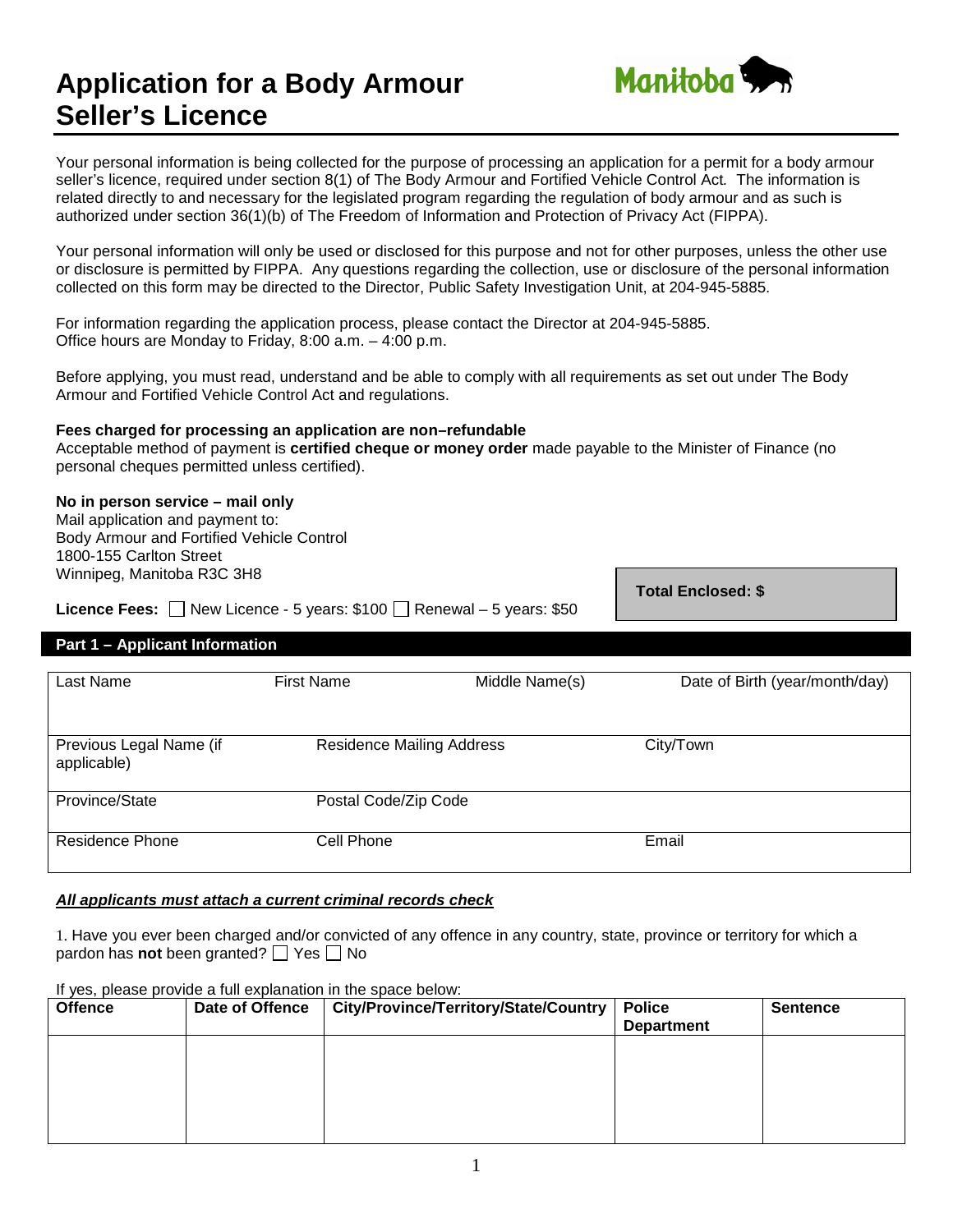### **You are not required to include pardoned convictions, speeding or parking violations or findings of guilt under The Youth Criminal Justice Act (Canada).**

**Photo Identification:** One clear copy of photo ID is required – *it must be current.*

□ Driver's Licence □ Passport □ Canadian Permanent Resident Card □ Canadian Native Status Card (must have photo) Valid Government issued photo ID: (describe)

**Physical Description:** (this information will appear on your licence)

Height (ft./inches or cms): **\_\_\_\_\_\_\_\_** Weight (lbs or kgs)**:\_\_\_\_\_\_\_\_\_\_\_\_\_**

|                                                          |  |  |  | Hair Colour: ___black ___blonde ___brown ___red ___gray ___bald ___other: describe |  |
|----------------------------------------------------------|--|--|--|------------------------------------------------------------------------------------|--|
| Eye Colour: ___blue ___brown ___black ___green ___ hazel |  |  |  |                                                                                    |  |

### **Photograph:**

A photo is required to get your licence. Photos must be taken against a solid color (white) background. It must include your head and shoulders only, and be taken directly from the front of you. Photos showing more than head and shoulders may be rejected and returned with your application.

Photos must be updated whenever you alter your appearance significantly

|                          | <b>Legal Business Name:</b>                                                    |  |           |  |                |             |
|--------------------------|--------------------------------------------------------------------------------|--|-----------|--|----------------|-------------|
|                          | <b>Business Operating Name (if different from above):</b>                      |  |           |  |                |             |
| <b>Business Address:</b> |                                                                                |  |           |  |                |             |
| Suite No.                | <b>Street Address</b>                                                          |  | City/Town |  | Province       | Postal Code |
|                          |                                                                                |  |           |  |                |             |
| Suite No.                | Mailing Address: (if different from business address)<br><b>Street Address</b> |  | City/Town |  | Province       | Postal Code |
|                          |                                                                                |  |           |  |                |             |
| <b>Business Manager:</b> |                                                                                |  |           |  |                |             |
| <b>Last Name</b>         | <b>First Name</b>                                                              |  |           |  | Middle Name(s) |             |
| Phone<br>Fax             |                                                                                |  |           |  | Email          |             |
|                          |                                                                                |  |           |  |                |             |
|                          |                                                                                |  |           |  |                |             |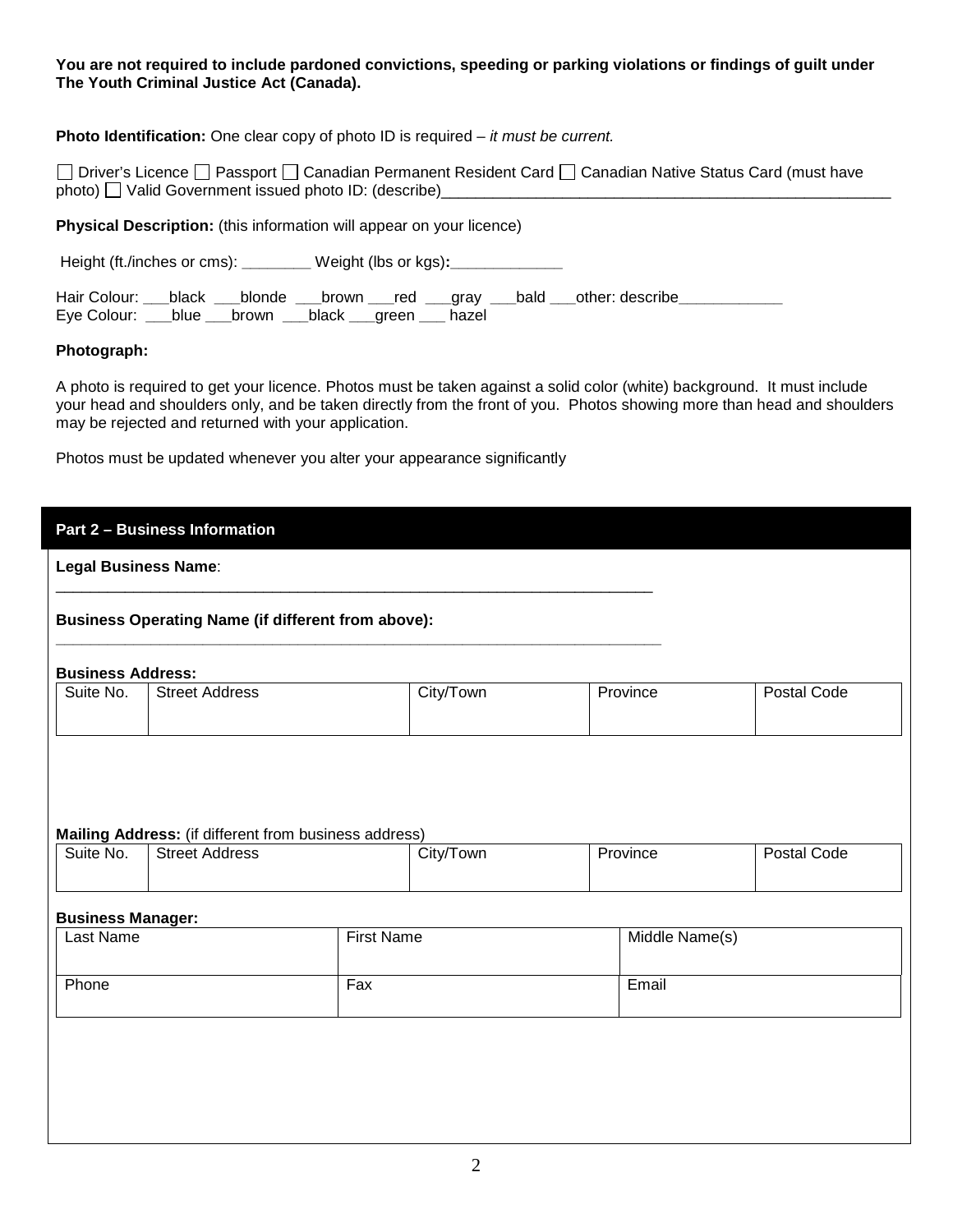**Provide rationale for requesting a Body Armour Seller's License. The information you provide will assist the Director in the approval process of your Body Armour Seller's License.**

# **Part 3 – Controlling Members of the Business Operation**

Indicate, below, the names and positions of the officers and Directors of the corporation or the names of the members of the partnership who have control or are able to control the operation of the business. Current criminal record checks for each person must be attached **unless** a waiver under Section 16 is being requested.

| <b>Current criminal record check attached</b>                                                                                                                                                                                                                                                                                                                                                                                                                                                                                                  |                      |
|------------------------------------------------------------------------------------------------------------------------------------------------------------------------------------------------------------------------------------------------------------------------------------------------------------------------------------------------------------------------------------------------------------------------------------------------------------------------------------------------------------------------------------------------|----------------------|
|                                                                                                                                                                                                                                                                                                                                                                                                                                                                                                                                                |                      |
|                                                                                                                                                                                                                                                                                                                                                                                                                                                                                                                                                |                      |
|                                                                                                                                                                                                                                                                                                                                                                                                                                                                                                                                                |                      |
|                                                                                                                                                                                                                                                                                                                                                                                                                                                                                                                                                |                      |
| <b>Current criminal record check attached</b>                                                                                                                                                                                                                                                                                                                                                                                                                                                                                                  |                      |
|                                                                                                                                                                                                                                                                                                                                                                                                                                                                                                                                                |                      |
|                                                                                                                                                                                                                                                                                                                                                                                                                                                                                                                                                |                      |
|                                                                                                                                                                                                                                                                                                                                                                                                                                                                                                                                                |                      |
| Email <b>Exercise Service Service Service</b>                                                                                                                                                                                                                                                                                                                                                                                                                                                                                                  |                      |
| Current criminal record check attached_                                                                                                                                                                                                                                                                                                                                                                                                                                                                                                        |                      |
|                                                                                                                                                                                                                                                                                                                                                                                                                                                                                                                                                | <b>Middle Middle</b> |
| $\begin{array}{c}\n\text{Position}\n\end{array}\n\begin{array}{c}\n\text{position}\n\end{array}\n\begin{array}{c}\n\text{position}\n\end{array}\n\begin{array}{c}\n\text{position}\n\end{array}\n\begin{array}{c}\n\text{position}\n\end{array}\n\begin{array}{c}\n\text{position}\n\end{array}\n\begin{array}{c}\n\text{position}\n\end{array}\n\end{array}\n\begin{array}{c}\n\text{position}\n\end{array}\n\begin{array}{c}\n\text{position}\n\end{array}\n\begin{array}{c}\n\text{position}\n\end{array}\n\end{array}\n\begin{array}{c}\n$ |                      |
|                                                                                                                                                                                                                                                                                                                                                                                                                                                                                                                                                |                      |
| Email <b>Exercise Contract Contract Contract Contract Contract Contract Contract Contract Contract Contract Contract Contract Contract Contract Contract Contract Contract Contract Contract Contract Contract Contract Contract</b>                                                                                                                                                                                                                                                                                                           |                      |
| Current criminal record check attached__                                                                                                                                                                                                                                                                                                                                                                                                                                                                                                       |                      |
|                                                                                                                                                                                                                                                                                                                                                                                                                                                                                                                                                |                      |
|                                                                                                                                                                                                                                                                                                                                                                                                                                                                                                                                                |                      |
|                                                                                                                                                                                                                                                                                                                                                                                                                                                                                                                                                |                      |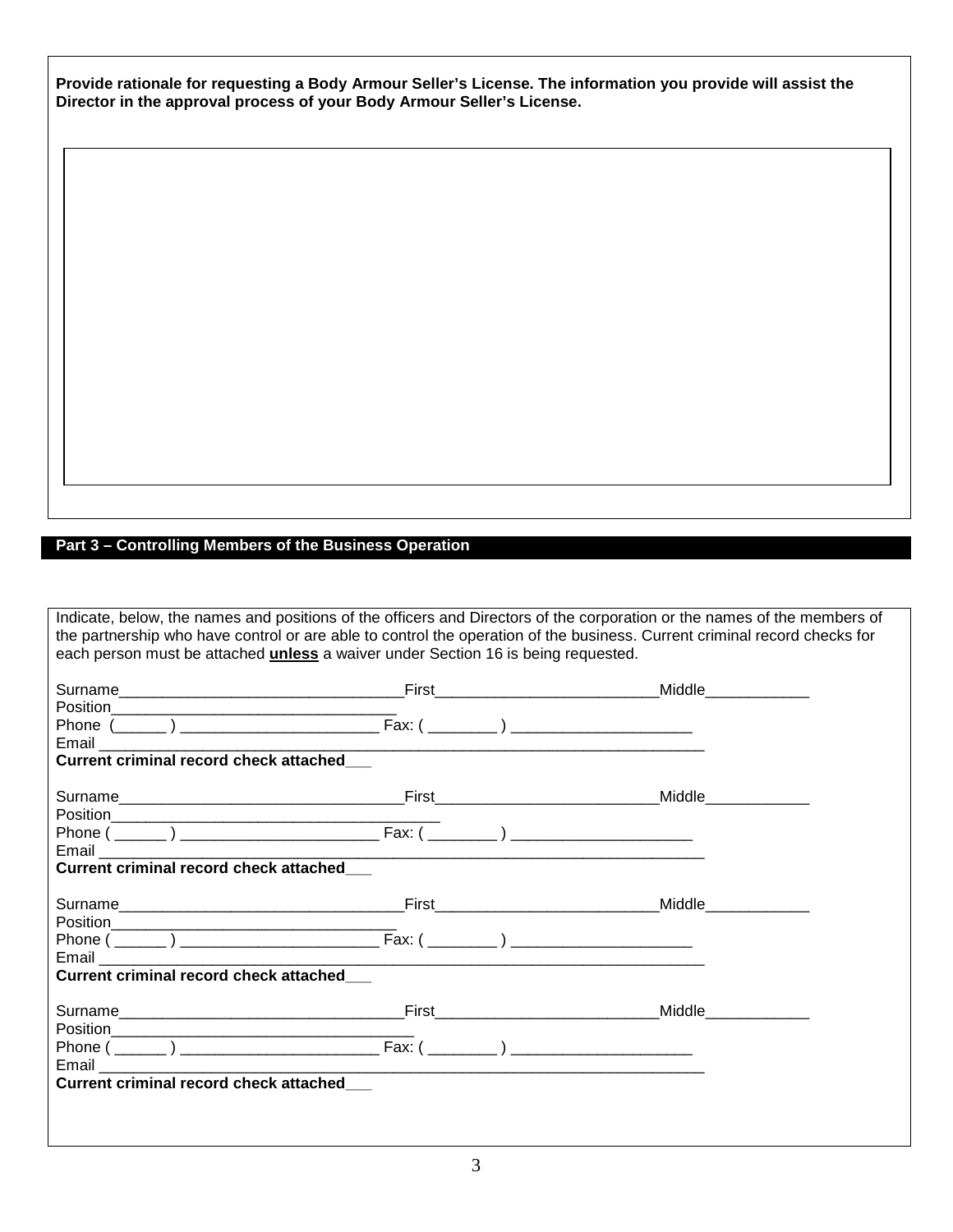### **Complete the following if you are requesting a waiver under Section 16 of the Regulations which states:**

*On written request, the Director may waive or modify the requirement to obtain criminal record checks and authorizations to perform criminal record checks from each officer and Director of a corporation or each partner in a partnership when a corporation or partnership is applying for a licence or permit under the act.*

**Provide rationale for requesting a waiver under Section 16.**

# **Part 4 – Declaration**

### **ON BEHALF OF the applicant business entity, I acknowledge I am required to and agree that:**

• I will advise the Director in writing *within 14 days of the occurrence* and report to the Director the following:

- changes to the business address
- changes in the ownership or management of the business
- addition of any individual who has control or the ability to control in the operation of the business

### **CONSENT FOR DISCLOSURE OF INFORMATION AND ACKNOWLEDGEMENTS PURSUANT TO THE BODY ARMOUR AND FORTIFIED VEHICLE CONTROL ACT and CONSENT TO CRIMINAL RECORD CHECK**

### **I HEREBY AUTHORIZE:**

• The Director to conduct a criminal record check through any municipal, First Nation or provincial police service or public body including the police information check and correctional service information check, to determine whether I have a record for any provincial and/or federal charges, convictions, peace bonds or restraining orders, etc or anything of a similar nature and for that purpose consent to the disclosure and collection of my personal information.

### **I UNDERSTAND THAT:**

• As a result of the checks, the Director may require further information from me including copies of all criminal proceedings or information to assess good character and to assist in determining needs for a body armour seller's license.